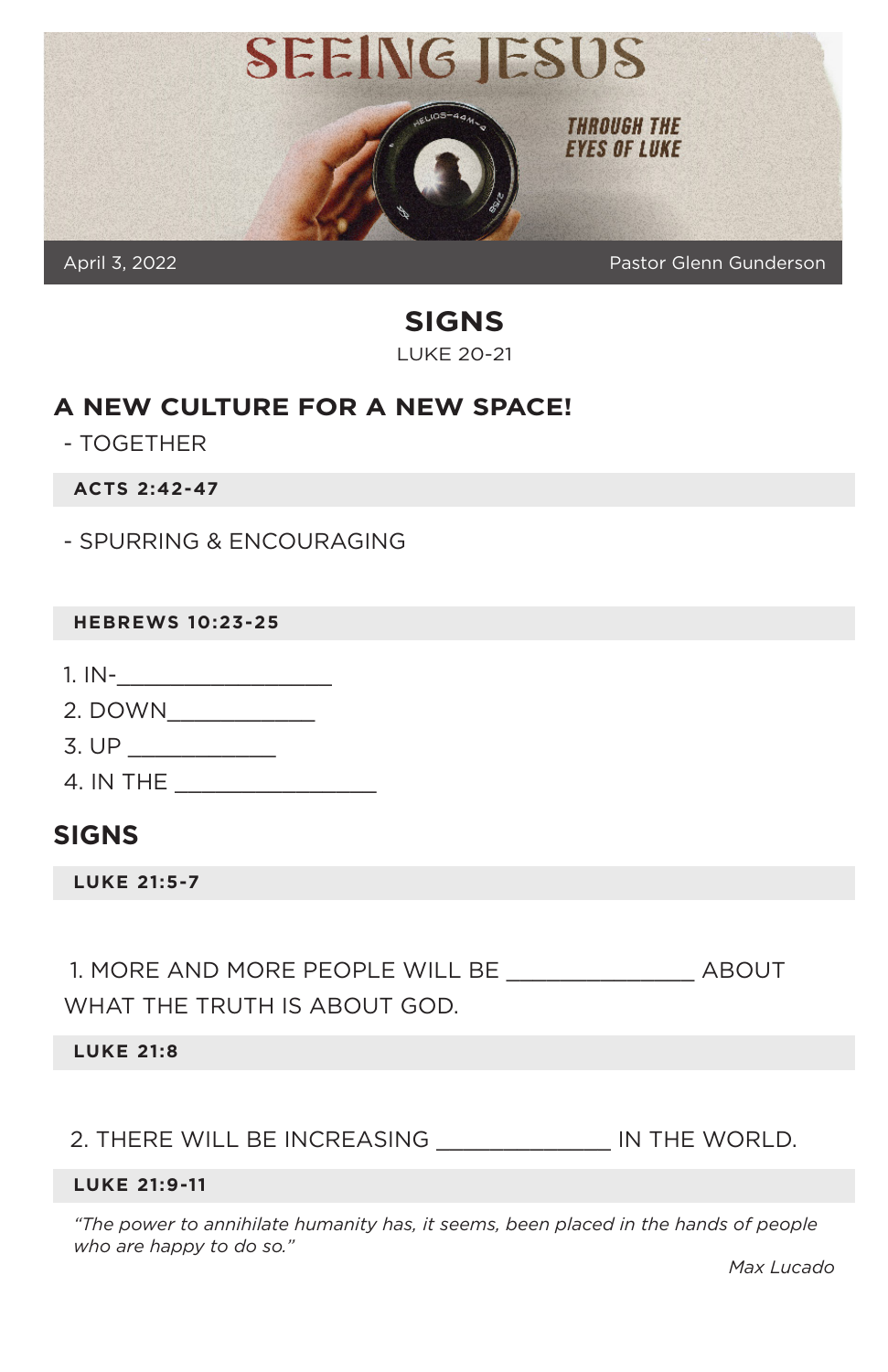| OF CHRIST.                                         |
|----------------------------------------------------|
| <b>LUKE 21:12-19</b>                               |
|                                                    |
| 4. THE SIEGE AND DESTRUCTION OF _________________. |
| <b>LUKE 21:20-24</b>                               |
|                                                    |
| 5. SIGNS IN THE __________________.                |
| <b>LUKE 21:25-28</b>                               |
|                                                    |
| 6. THE SIGN OF THE _________ TREE.                 |
| LUKE 21:29-33                                      |
|                                                    |
| 7. BE ON THE ______________!                       |
| LUKE 21:34-36                                      |
|                                                    |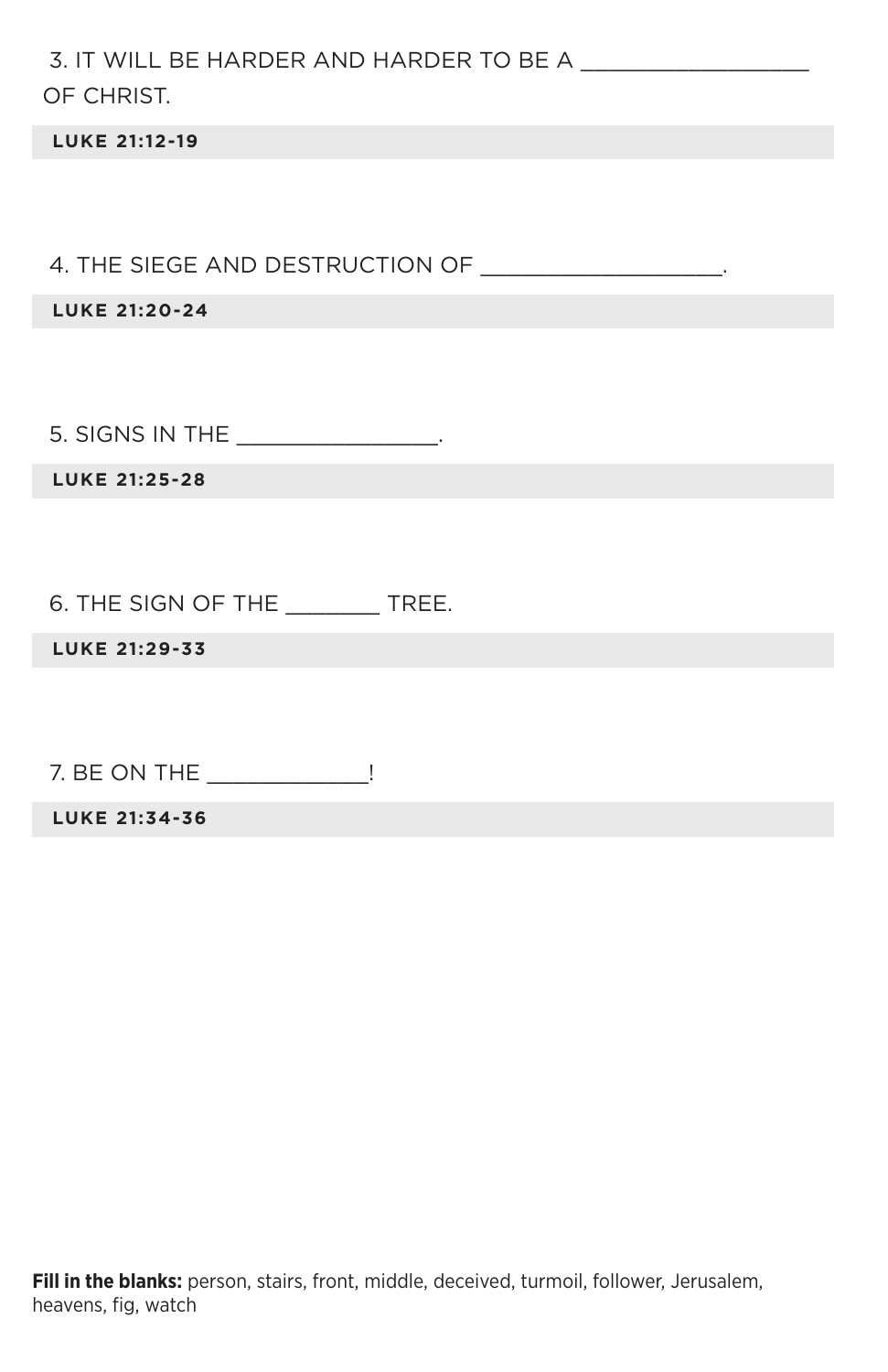# STUDY GUIDE LUKE 20-21 WEEK 13

*This Study Guide provides a daily reading plan to read through the Gospel of Luke on your own during the week. The following questions are provided for your personal reflection and application and for you to discuss with your family, friends, and Life Group. While the sermons will not be able to cover every passage in Luke, the Study Guide and daily readings will. If you are missing any Study Guides, they are available at the Connect Center or online with the sermon archives each week.*

### OPEN UP

As a teenager, what authority figure (parent, teacher, coach) upset you most? Why?

#### DAY 1: READ LUKE 20:1-19

What "things" (v. 2) has Jesus been doing? What about these things would worry the chief priests?

How does the Parable of the Tenants relate to the question of authority raised in verses 1-8?

What do the landowner, the tenant, the servants, and the son represent?

At different times in your life, how have you received Jesus? How do you receive him now?

## DAY 2: READ LUKE 20:20-40

What's the trap here: If Jesus said, "Pay Caesar," what would have happened to his crowd support? If Jesus had said, "Don't pay," how would the rulers have responded?

How seriously does Jesus treat this absurd question (v. 33)?

What does Jesus teach about life after death (vv. 34-36)?

How do you deal with someone who wants to argue a point in the Bible? What if the person has honest questions and you don't have the answer?